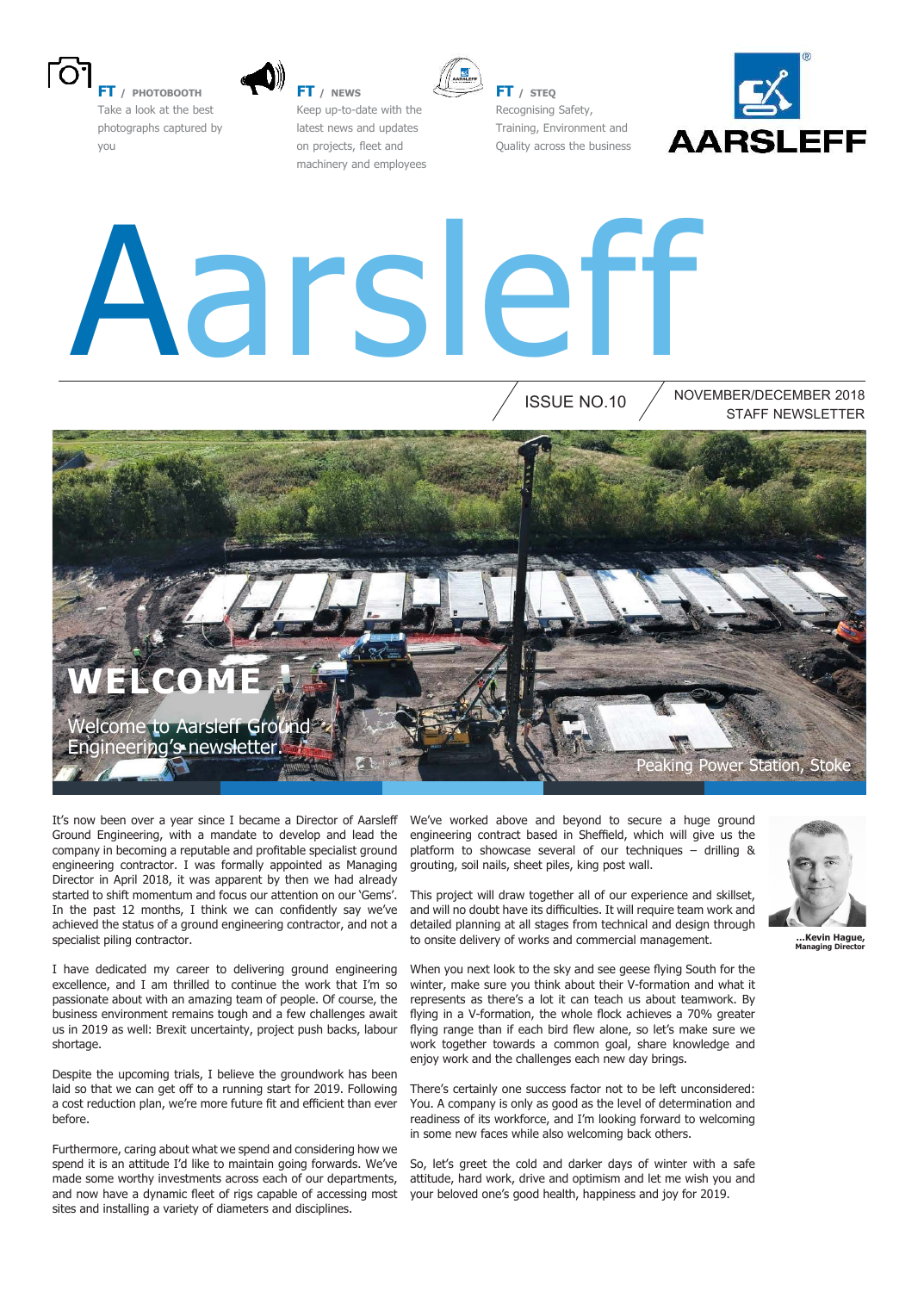## Photobooth

Every issue we ask you to send in your Aarsleff pictures on-site or at home and the best of these

are then published in here. If you'd like to be featured, grab your camera and get snapping!

#### **Send your best photos to:** jessicabanham@aarsleff.co.uk



**Openshaw, Manchester - Phillip Hall**



**Piling, Amazon Warehouse, Avonmouth - Dale Noon**



**King Post Wall, Goddards Green - Jim Wilson**



**Sheets & Piling, Mossley Manchester - Keir Vause**



**Precast Piling, Richborough - Stuart Hancock**



**Sheet Piling, Ripon - Joseph Mills**



**Precast Piling, Port of Boston - Sam Riley**



**Bottom Driven Piles, Richborough NG Connection - Richard Judd**

#### **FLEET UPDATE**



Over in the Plant Department, we have been busy implementing the new instrumentation and camera systems on the piling rigs. We have also recently purchased a Klemm 702 to meet the demands of our geotechnical capacity. Also this month, we have started a major overhaul and refurbishment on the Junttan PM20 HLC piling rig, as seen from the image above.

#### **CHARITY CORNER**



Aarslef's selected charity over September, October and November is the Young Person's Counselling Service (YPCS). They are a non-government funded charity that offers free one-to-one counselling for 11-16 year olds identified as requiring help with their mental health.

Aarslef's Zoe Yeoman's also took part in a Firewalk in October, where she walked over red-hot embers, raising valuable funds for the YPCS. The money raised from Zoe's Firewalk was matched by Aarsleff Ground Engineering for a total of £478.00.



On the 28th September Aarsleff took part in the World's Biggest Coffee Morning for Macmillan, which is one of their biggest fundraising events of the year for people facing cancer. Staff enjoyed a variety of sweet and savoury options, with winner and runner up awards for the best baked. In total we raised £127.07.

We also raised £82.24 for the Children's Bereavement Centre, who were our previous chosen charity for June, July and August. Well Done!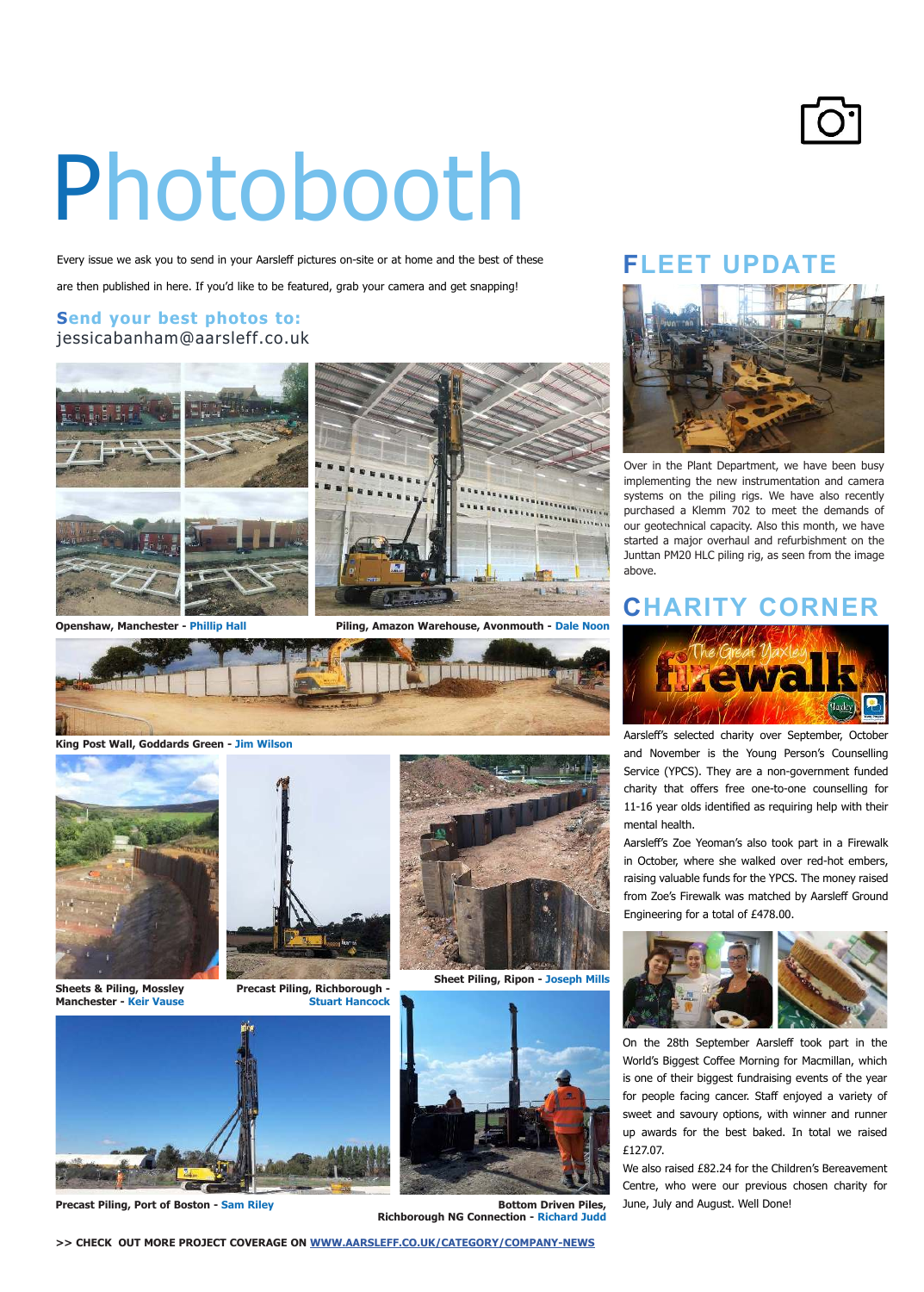### STEQ Space





The Behavioural Safety Awareness Training has now commenced in full flow, running every Friday into the new year. So far reports have been positive on the days training.

Where this initiative will progress from here is down to **YOU / ALL OF US**. We are looking for volunteers from all areas of the business to form a 'steering committee' to decide on the next steps / areas to be addressed. It doesn't matter where you work, if you are passionate about making a diference and further improving our safety culture, then please let myself or your line manager know. Not made your mind up yet, you will of course be able to attend the training and then decide.

Alongside this initiative we have developed a new logo in line with our AAR – campaign. This will be used to promote the initiative and sums up what we are trying to achieve.



**"**

Being safe is not just about safety at work. We hope that you take safety home to your family. So with bonire and firework festivities just around the corner, here's a timely reminder to help keep you and your loved ones safe.

#### **... Robert Speakman,**

#### **STEQ Manager**

- 1. Plan your firework display to make it safe and enjoyable.
- 2. Only buy fireworks which carry the CE mark, keep them in a closed box and use them one at a time.<br>3. Read and follow the instructions on each firework using a torch if necessary.
- Read and follow the instructions on each firework using a torch if necessary.
- 4. Light the firework at arm's length with a taper and stand well back.<br>5. Keep naked flames, including cigarettes, away from fireworks.
- 5. Keep naked flames, including cigarettes, away from fireworks.<br>6. Never return to a firework once it has been lit.
- 
- 6. Never return to a firework once it has been lit.<br>7. Don't put fireworks in pockets and never throw
- 7. Don't put fireworks in pockets and never throw them.<br>8. Direct any rocket fireworks well away from spectators 8. Direct any rocket fireworks well away from spectators.<br>9. Never use paraffin or petrol on a bonfire
- Never use paraffin or petrol on a bonfire.
- 10. Make sure that the fire is out and surroundings are made safe before leaving.

Another timely reminder at this time of year is that of Winter Working and Winter Driving. Check out the Aarslef 'Operatives webpage' and your tool box talk books for more info on both these subjects.

**Winter Working** – ensure perimeter and task lighting is in place and suitable for the activities taking place. If it's not then get it put right. Do not continue to work if lighting is not acceptable.

Wear extra layers of clothing to keep you warm, multiple thin layers are better than one thick layer. Icy footpaths and walkways will likely require a supply of grit.

Winter Driving - check your car is ready for winter, lights, water, oil. Carry a shovel, torch and some spare warm clothes in the boot. Drive according to the speed limit and the road / visibility conditions.

### AarSTAR of the month

The 'Star of the Month' feature is to celebrate members of our company who have gone above and beyond expectations and deserve to be recognised and thanked for their achievements. This month we would like to congratulate...

### Adam Whitworth

**" Since Adam joined the company, he has put himself out there to get to know the business and the people in the company and he is always a consummate professional. There is nothing too big or too small, he is always more than happy to help. With the Plant department having many delivery's that come to reception, he**  is always quick to get them ensuring that deliveries are not blocking the office. **All in all, Adam is an absolute joy to have working with us. "**

**…The Admin team**

**" When Adam joined, the stores department was in disarray. Adam has brought in new systems & processes ensuring we now have a full inventory of stock recording all equipment. Adam has fully turned the stores department around and he should be really proud of himself. He gets on well with all his colleagues in the department and has a great work ethic.**

**…Steve Wilkinson, Group Plant Manager**

If you would like to commend a member of staff for our next newsletter please send through your nomination and the reasons why to jessicabanham@aarsleff.co.uk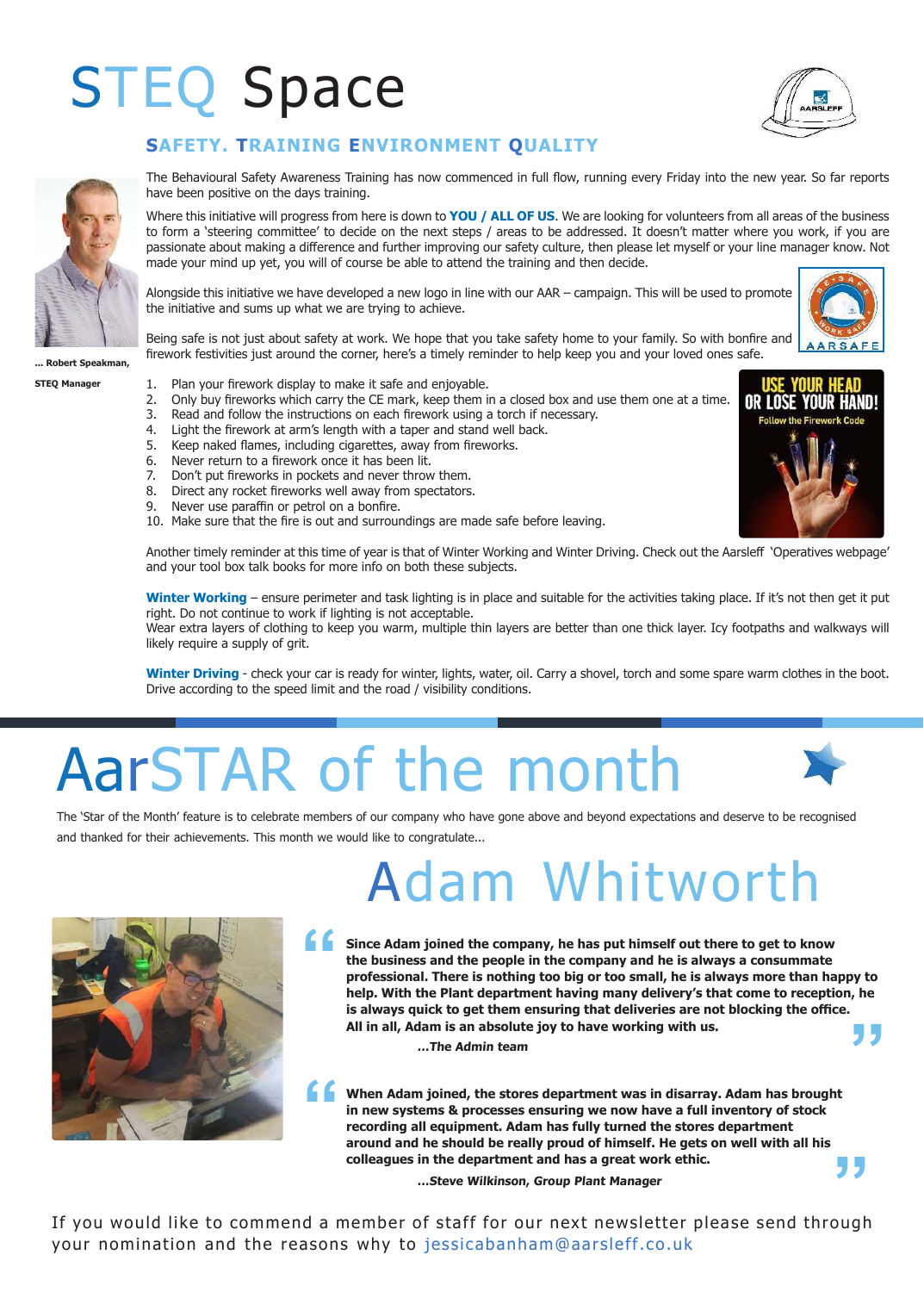### Centred around Centrum

It has been reported that the market for precast products is currently buoyant and strong. Centrum Pile has seen this, with high levels of external demand in the past two months.

As mentioned in the previous editions of the Staff Newsletter, Centrum has been trialling new suppliers and exploring ways to value engineer the pile and ground beams manufacturing process. This has not only resulted in cost savings, but also strengthened our supply chain, which is currently stronger than ever.

And finally, Centrum Pile will soon be commencing its safety behavioural training which is being carried out by STEQ over the next few months. With this, we are hoping to see an improvement in health & safety and awareness. It would be greatly appreciated if everyone cooperated and is patient whilst going through their training.



### New Financial Year – New Future?!

A great quote I saw the other day nails this I think.

"I look to the future because that is where I am going to spend the rest of my life" – George F. Burns

So here we are a new financial year, a chance to do our work better, more effectively, more efficiently, whilst keeping our eye on our Core Values. The Core Values are the basis for good practice, good practice and process results in efficiency, therefore good profit. This year we have provided you with tools to do your work more efficiently.

- Pre-paid envelopes send **ALL** site paperwork back weekly (not just your timesheets/expenses) this allows your colleagues here in the office to process that week, charge to the projects as we go along, workflow is more measured, ensures we charge our clients correctly – don't leave this to the end of the project – this creates a backlog of work for your colleagues that creates unnecessary pressure and that afects **HEALTH & LIFE** – you do this weekly it is your **RESPONSIBILITY** – then the **RESPONSIBILITY** is passed from you to your colleagues – your colleagues need to **TRUST** you will do this.
- Site Operatives Message page great message/communications page for up to date information get used to using it so you don't miss out!
- Sharepoint Please use this fantastic tool it was created taking into account user requirements it is not being used fully – please do that now it is your **RESPONSIBILITY**, the Company is **TRUSTING** you to do this.
- Operation Team Inboxes There's one for every team get in the habit of using them then you can pass the **RESPONSIBILITY** for Sharepoint update to your Admin colleagues – the Company needs to **TRUST** that all information in connection with a project is stored there in a timely fashion.

Let's all use the tools provided, reduce the stress and increase our enjoyment of **LIFE & HEALTH** whilst all of us individually contributing to a successful 2018/19.

### IT & Network

#### **Looking after your Battery powered devices.**

Most of you will have mobiles phones and laptops, provided by the company or your own. If they are under 5 years old they are almost certainly using Lithium Polymer technology.

Lithium Polymer batteries, commonly referred to as Li-Po, do not like to be fully discharged. Letting your device go fully flat before charging, will significantly reduce the lifespan of the battery. It is much better to charge the device before it is 50% depleted.

It is also good to only charge when the battery is room temperature. Very cold or very hot batteries will be damaged, reducing overall capacity over time. Following these rules will help prolong your devices, reducing costs in the long term.

Quick tip: most newer laptops and desktops have a USB charging port denoted by a lightning bolt icon.

#### **...Simon Pick, IT & Network Supervisor**

### **Operatives vs Office** Calling Footballers!

**Teams: 11-a-side Venue: Magnus Sports Centre, Newark Date: TBC**

If you would like to play, please RSVP your interest to Harrison in Marketing on: **Email:** HarrisonMarshall-Lack@aarsleff.co.uk **WhatsApp:** 07990 006536 **Tel:** 01636 611140





**...Heather Jones, Business & HR Manager**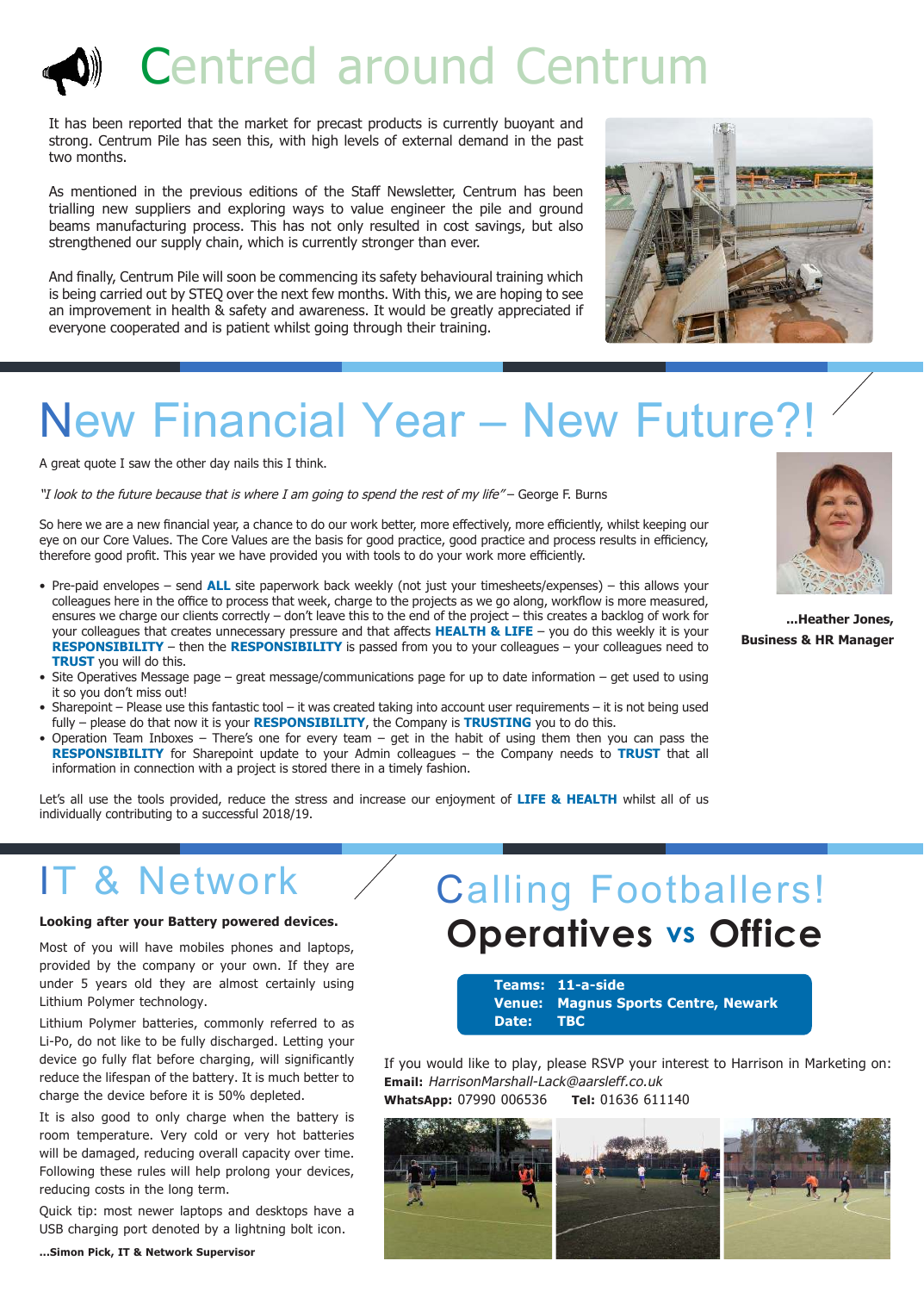### Spotlight on Driving Down Cost

I started my career with Centrum Pile two years ago this September and over this period there has been a lot of positive change within the UK business regarding strategy, business development and group synergy.

It has been recognised that chasing other suppliers / contractors "down to the bottom" to secure revenue to grow the business was unsustainable and that developing positive business relationships through delivering a good quality product / service reliably and consistently would deliver revenue at slightly improved margins allowing for investment in people, their time, their effort, plant, research and development to be appropriately applied.

This renewed emphasis and re-direction of business development has not only manifested in strengthened current relationships with key customers but has delivered repeat orders from new customers and has even returned repeat business from customers that had previously stopped using us.

Customer confidence in our ability to deliver on time and in full a quality product or service when we commit to it is paramount, without this confidence your supply in to them becomes intermittent at best.

Centrum Pile has become the "go to" supplier of choice for several other piling contractor's but to remain there also requires keeping a keen eye on our cost base.

This current market will not allow for sales prices to be overinlated to achieve the above and so costs

must be scrutinised on a continual basis to ensure that we receive the best service, the best products and above all the best prices.

The first half of this financial year was spent trialling alternative rebar suppliers' products and value engineering our ground beam cage and plastic pile consumables to enable a cost saving to be recognised, this resulted in Centrum being able to maintain its sales rates through this financial year by off-setting other cost increases against these savings.

Along with purchasing from within the UK and value engineering our products and consumables we also improved our efficiencies especially on our Robots. We utilised the extensive experience that our Danish colleagues had gained over the years and trained key personnel on how to make former change overs and coil replenishing more efficient along with the all-important operator led maintenance. This has now drastically improved our Robot hourly average output's by circa 30% with the same labour cost.

We will continue to grow and secure our position on the market by focusing on deliverability, cost and quality alongside ensuring that we maintain a safe working environment and continual overall development.

Going forward I am proud to be part of this continued development of the UK business and the wider Per Aarsleff group of companies and very much look forward to further extending our external customer base.



**...Paul Pendleton, Centrum Pile General Manager** 

### Site Operatives Website

Aarsleff is pleased to launch the 'Site Operatives Website', specifically designed for communication from supervisors and contracts engineers to site operatives.

The website, which requires a login to access, has an online message board area which has memo's, safety alerts, announcements and other company related notices.

Visit: www.aarsleff.co.uk/site-operatives/ to register and access the message board. It is important everyone signs up.

By now, you will have received instructions about signing up to the site. If you require assistance registering, please email JessicaBanham@aarsleff.co.uk or call 01636 611140. Thanks!